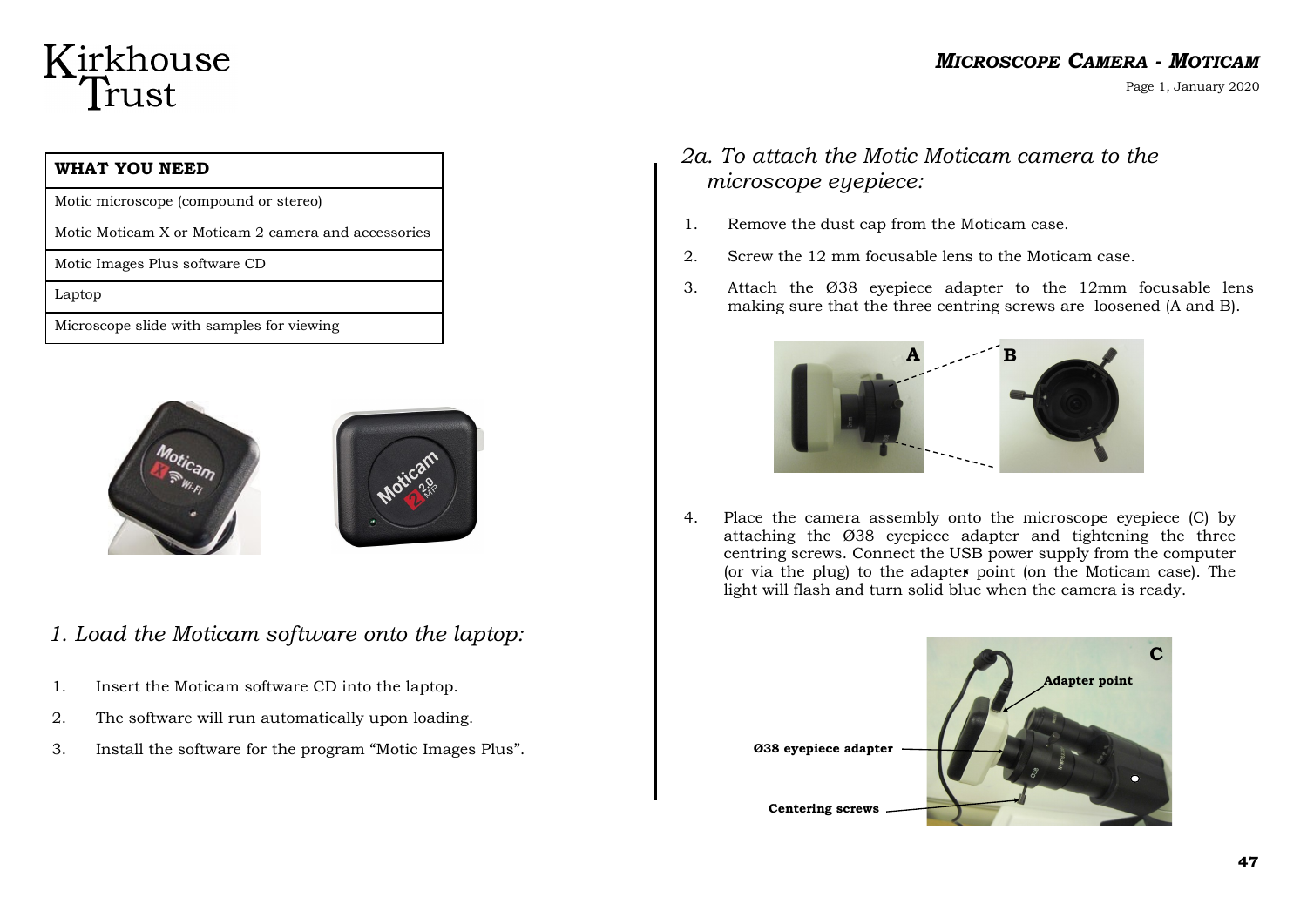#### *PHOTOMICROGRAPHY WITH MOTICAM*

Page 2, January 2020

# Kirkhouse<br>Trust

- *2b. To attach the Moticam camera to the trinocular head (stereo or compound):*
- 1. Remove the dust cap from the Moticam camera and screw in the Cring **(E).**
- 2. For the stereo microscope use the 0.45X C-mount camera adapter. For the compound microscope use the 0.5X C-mount adapter. Screw the C-mount adapter to the C-ring **(F).**



- 3. Loosen the screw and place the camera assembly onto the vertical port . Tighten up the screw to secure the camera assembly in place. In addition, there are small hexagonal holes that can be tightened with a hexagonal key to further secure the camera assembly **(G).**
- 4. Connect the USB power supply from the computer (or via the plug) to the adapter point (on the Moticam case). The light will flash and turn solid blue when the camera is ready.
- 5. Pull out the pin located downwards from the vertical port **(G**) in order for the image to be visible on the laptop. When you are viewing the specimen through the microscope only, push the pin back in.